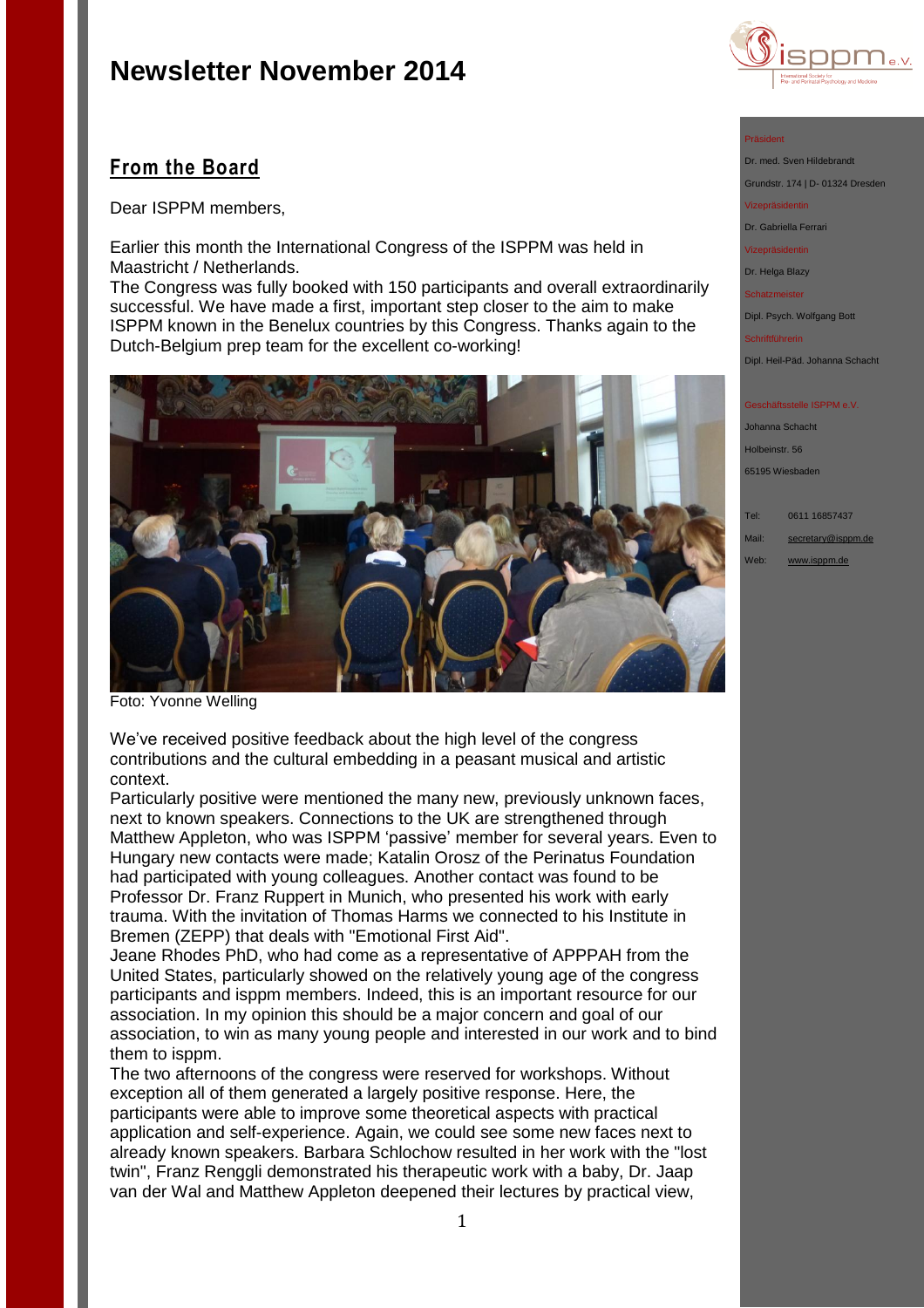

Max Peschek, Kathryn Kier-Terry (via skype) and Kola Brönner invited to selfexperience in working with early topics.

Last but not least the wonderful festive evening should be mentioned, that was crowned by a sumptuous buffet and a highly professional young band. We are pleased that the prep team managed to perform a Congress that was fun, allowed many new experiences, and where the visitors felt well cared for and supported.

We want to encourage all members of the ISPPM, also to contribute ideas, notions and desires, so that they can be realized in a similar way, with the support of the board team.



Photo by Yvonne Welling (inspired by the lecture of Thomas Harms)

Sincerely and on behalf of the isppm board Wolfgang Bott

## **Meeting of the Extended Board**

The prep team of the conference in 2015 is unfortunately shrunk, so that the board has stepped in the concrete organisation.

We continue to look for teams to align the conference in 2016 and the International Congress 2017. Attached to this newsletter you can find the **invitation for tenders**. Applications please send to Johanna Schacht [secretary@isppm.de.](mailto:secretary@isppm.de)

### ISPPM Recognition of further education in PPP

The Board, together with the Scientific Advisory Board, will receive and handle applications for recognition of courses. This accreditation by the ISPPM entitles

### Präsident

Dr. med. Sven Hildebrandt Grundstr. 174 | D- 01324 Dresden

Vizepräsidentin

Dr. Gabriella Ferrari

Vizepräsidentin

Dr. Helga Blazy Schatzmeister

Dipl. Psych. Wolfgang Bott

Schriftführerin

Dipl. Heil-Päd. Johanna Schacht

### schäftsstelle ISPPM e.V.

Johanna Schacht Holbeinstr. 56 65195 Wiesbaden

Tel: 0611 16857437

Mail: [secretary@isppm.de](mailto:secretary@isppm.de)

Web: [www.isppm.de](http://www.isppm.de/)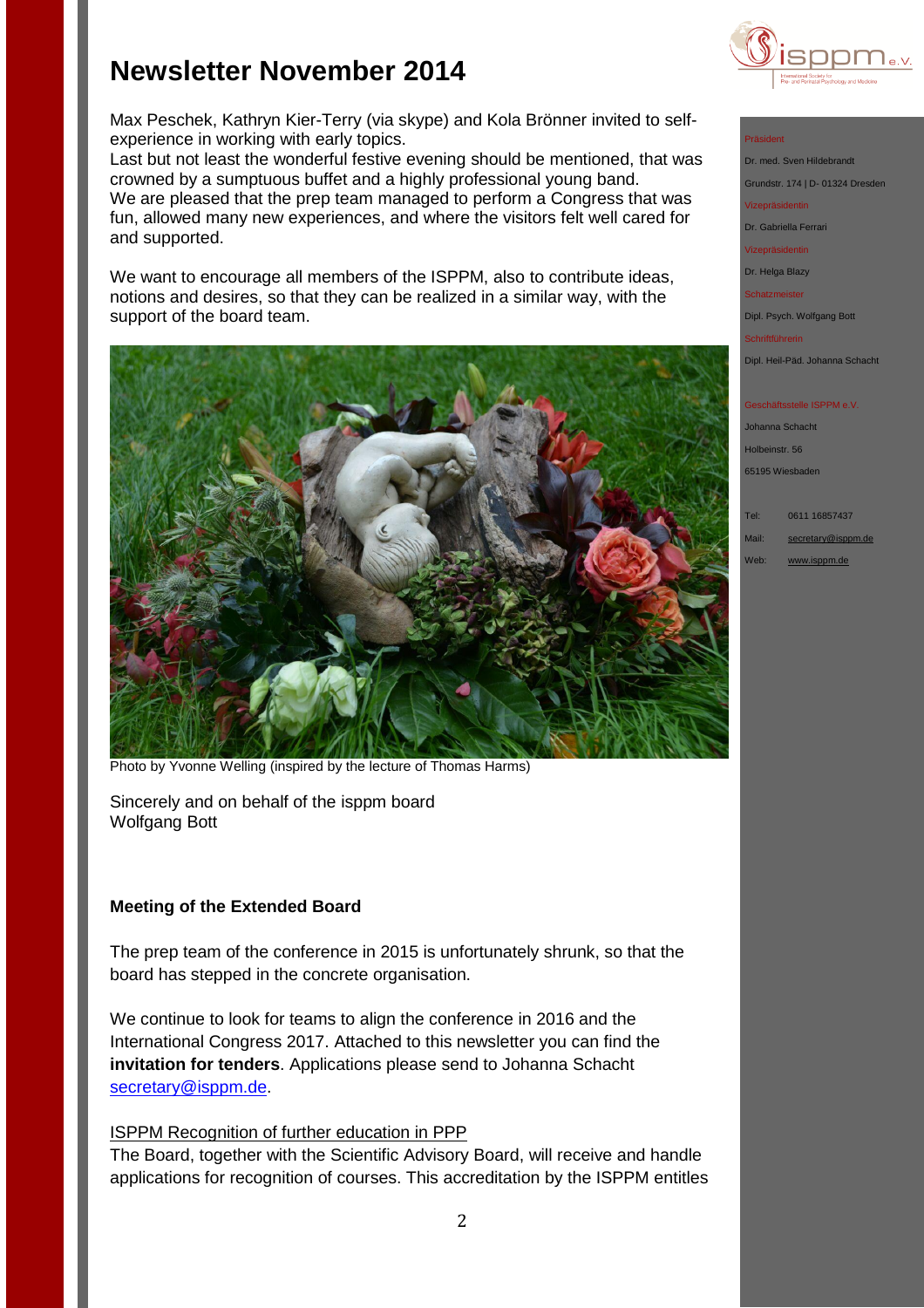

#### Präsident

Dr. med. Sven Hildebrandt Grundstr. 174 | D- 01324 Dresden

Vizepräsidentin

Dr. Gabriella Ferrari

Vizepräsidentin

Dr. Helga Blazy Schatzmeister

Dipl. Psych. Wolfgang Bott

Schriftführerin

Dipl. Heil-Päd. Johanna Schacht

#### Geschäftsstelle ISPPM e.V.

Johanna Schacht Holbeinstr. 56 65195 Wiesbaden

Tel: 0611 16857437

Mail: [secretary@isppm.de](mailto:secretary@isppm.de)

Web: [www.isppm.de](http://www.isppm.de/)

to advertise with ISPPM Logo and the application of these events on the ISPPM homepage and in the newsletter. Forms are available on request via [secretary@isppm.de.](secretary@isppm.de)

The minutes of the extended board meeting will be available soon for interested members on request.

### **Members Assembly**

Unfortunately the vacant board position could not be filled because no one has made a choice.

The minutes will be sent to all members soon.

The board team of the isppm e.V.

Dr. Sven Hildebrandt, Dr. Helga Blazy, Dr. Gabriella Ferrari, Wolfgang Bott and Johanna Schacht

## **Dates isppm e.V.**

## **March 28/29, 2015: Closed Meeting of the Extended Board in Wiesbaden**

**October 23 – 25, 2015: Annual Conference in Berlin "I feel – therefore I am"** Societal dimensions of life before birth Contact: Irene Behrmann [Irene.Behrmann@t-online.de](Irene.Behrmann@t-online.de%20)

**June 10 – 12, 2016: Conference Bonding analysis in Cologne** Contact: Helga Blazy<nc-blazyhe@netcologne.de>

## **Dates Conferences und Congresses**

**November 16th - 19th , 2014** 15th Congress of the International Society for Twin Studies (ISTS) **Twin Pregnancies, Budapest, Hungary** [http://www.twin2014.eu](http://www.twin2014.eu/)

**8. – 10. Mai 2015** 10. Fachtagung für Primäre Prävention und Körperpsychotherapie **Frühe Prägungen** Eltern – Säugling – (Körper-)Psychotherapie im Dialog **Oldenburg** Information und Anmeldung: ZePP, [http://www.zepp-bremen.de,](http://www.zepp-bremen.de/) e-mail: [kontakt@zepp-bremen.de](mailto:kontakt@zepp-bremen.de)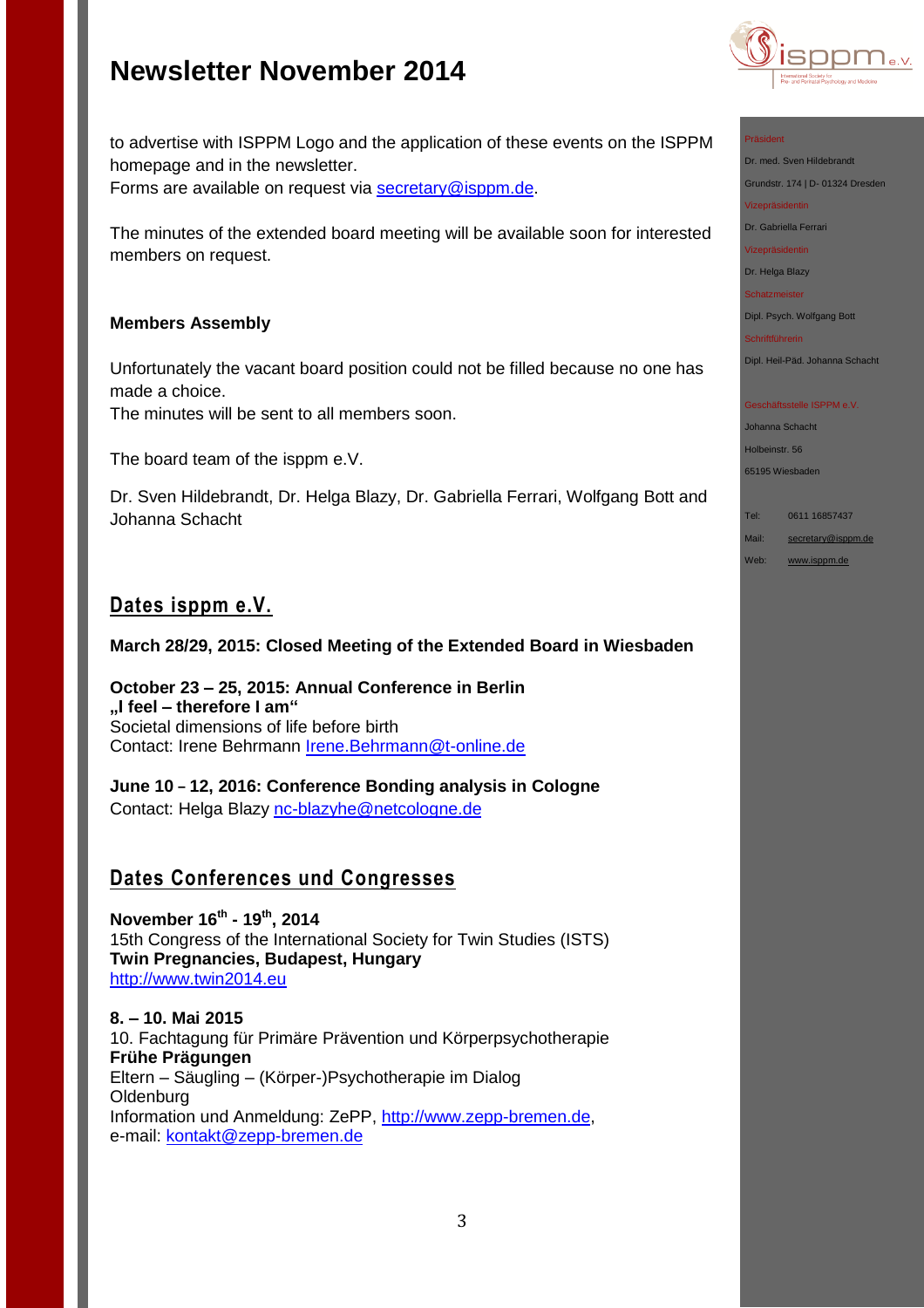

### Präsident

Dr. med. Sven Hildebrandt Grundstr. 174 | D- 01324 Dresden

Vizepräsidentin

Dr. Gabriella Ferrari

Vizepräsidentin

Dr. Helga Blazy

Schatzmeister

Dipl. Psych. Wolfgang Bott Schriftführerin

Dipl. Heil-Päd. Johanna Schacht

#### Geschäftsstelle ISPPM e.V.

Johanna Schacht Holbeinstr. 56

65195 Wiesbaden

Tel: 0611 16857437

Mail: [secretary@isppm.de](mailto:secretary@isppm.de)

Web: [www.isppm.de](http://www.isppm.de/)

**May 15 – 16, 2015** SERBIAN GOVERNMENT MINISTRY OF EDUCATION, SCIENCE AND TECHNOLOGICAL DEVELOPMENT Institute for Experimental Phonetics and Speech Pathology, Belgrade, Serbia International Society of Prenatal & Perinatal Psychology & Medicine (ISPPM) **International Congress "Mental trauma: prenatal and postnatal aspects. The sources, consequences, diagnostics, therapy, and prophylactics"**  Belgrade, Serbia

**May 21 – 23, 2015** 2nd European Congress on Intrapartum Care Porto, Portugal [http://www.ecic2015.org](http://www.ecic2015.org/)

**December 3rd - 6 th, 2015** APPPAH's 19th International Congress **Birth and Society: How Birth Impacts Society and how Society Impacts Birth.** [Registration here](http://r20.rs6.net/tn.jsp?f=001ow1wkvozei_88VPX53sV2VFa_ZuxEIVEKa01uLsN1mbdQzyyQdhs_FXedW1fhcbR0cAnBWKAa58XC3PwfiugTa1u-MPUS6Vonsz2fJNfQoB35pjIsF_7lD1CN_qw8TKu7v5JAd5plpwt_sJH1Yde9EazKKjwqyMJ21kbRBK73s3eVNH4L1EyhKr9FAjjkUSl1fgyAKzNeZsbRxoBWUe7j8en6Y0oQ_VI&c=LWshyrIfwgT0SZxQf9pomHGUyyn_Wvxtp2RWpyiRrhc-6I_2N51Iww==&ch=fzqAY8gzqrfAbvVlvh6O_uf6Y0uhLqpZVtR_fAmpQsLRiSXUV-TJkQ==)

## **Further Education / Workshops**

Workshops and Trainings with Matthew Appleton and Jenni Meyer:

### **Birth From the Baby's Perspective**

A One Day Introduction to Integrative Baby Therapy  $31<sup>st</sup>$  January 2015 – The Active Birth Centre, London  $14<sup>th</sup>$  February 2015 – Fulcrum House, Bristol Cost: £ 65.00

## **Integrative Baby Therapy**

**Therapy Training** Begins May 2015 in Bristol Cost: £ 300 per Module (6 modules – 3 days each)

### **Soul Loss**

## **A Pre and Perinatal Perspective**

18<sup>th</sup> - 21<sup>st</sup> September 2015, Dondon near Somerton, UK Cost: £ 560 including residential costs

For further details or to book a place contact: Conscious Embodiment Trainings E-mail:<conscious.embodiment@sky.com> [http://www.conscious-embodiment.co.uk](http://www.conscious-embodiment.co.uk/)